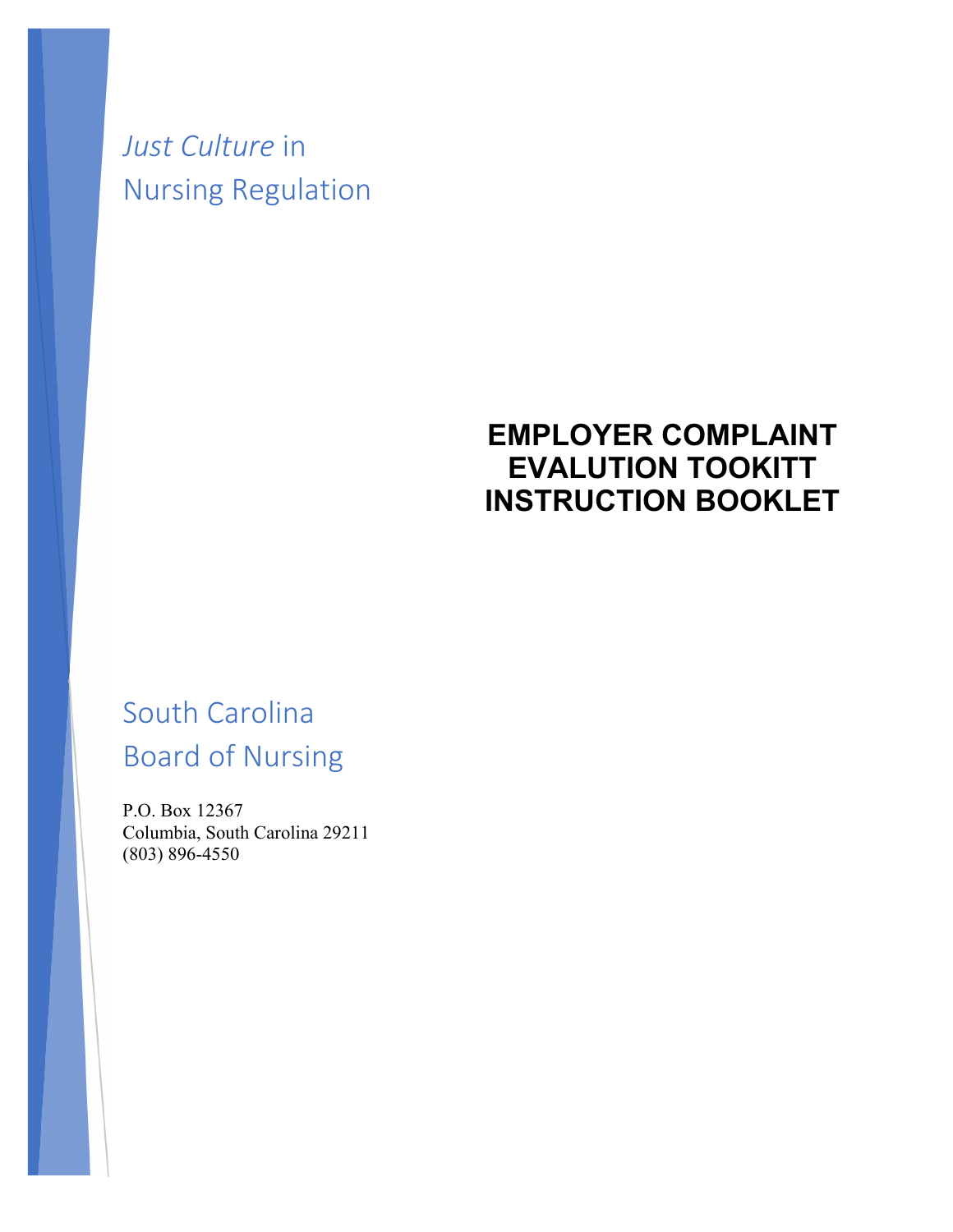# **Table of Contents**

| "Just Culture" Talking Points                                                         | pg | $1 - 2$   |
|---------------------------------------------------------------------------------------|----|-----------|
| <b>SC Board of Nursing "Just Culture" Overview</b>                                    | pg | $3 - 4$   |
| <b>Guidelines for Evaluating and Reporting</b><br><b>Practice Events to the Board</b> | pg | $5-8$     |
| <b>Employer Complaint Evaluation Tool</b>                                             | pg | $9 - 10$  |
| <b>Employer Complaint Evaluation Tool (ECET) Directions for</b><br><b>Use</b>         | pg | $11 - 14$ |
| <b>Suggestions for Event Investigation</b>                                            | pg | $15 - 17$ |
| <b>SCBON Staff Contact Information</b>                                                | pg | 18        |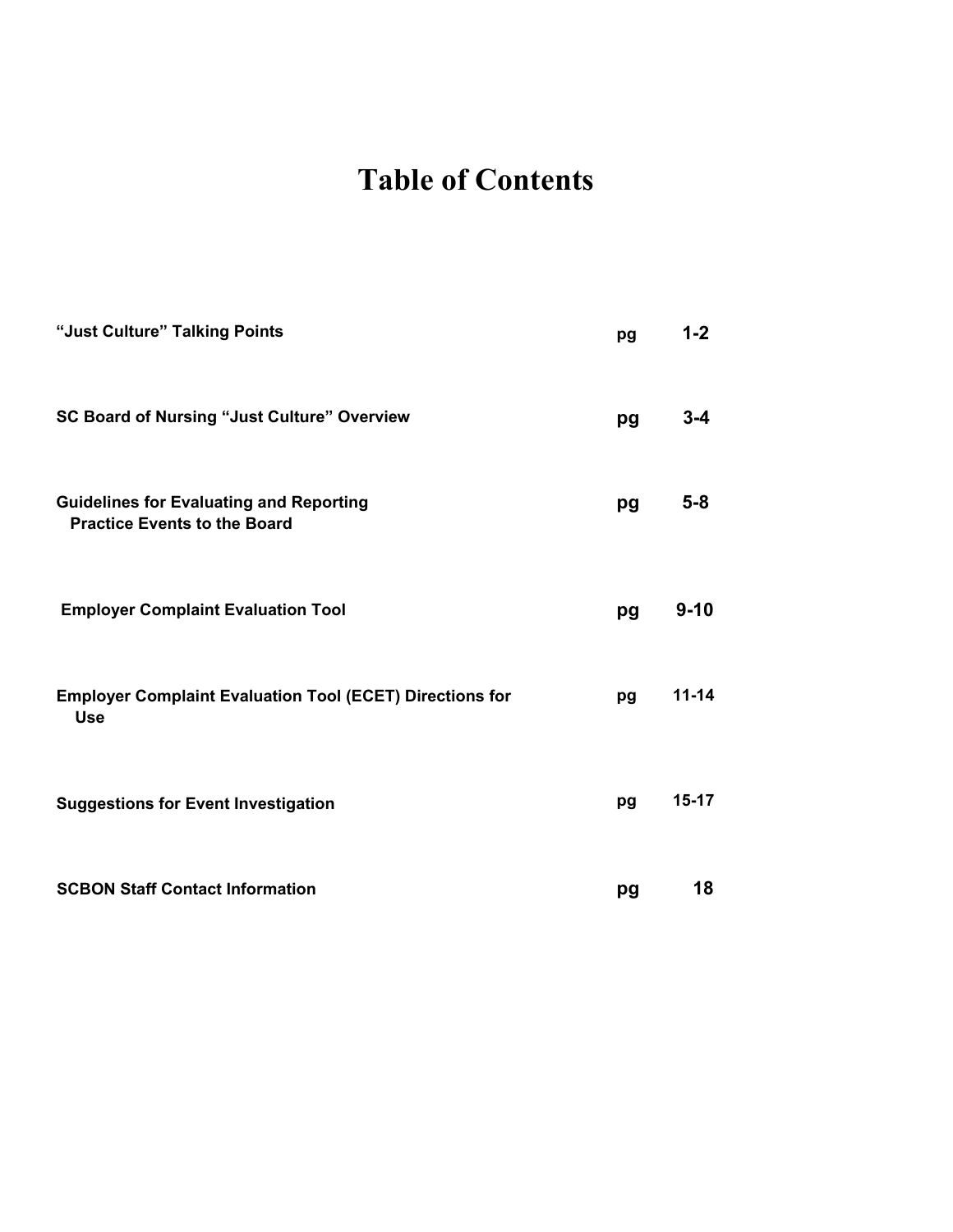## **Just Culture Talking Points**

David Marx, a systems engineer with a juris doctor in law, is well known for his work in patient safety and safe system design. Marx describes "Just Culture" as follows:



*On one side of the coin, it is about creating a reporting environment where staff can raise their hand when they have seen a risk or made a mistake. On the other side of the coin, it is about having a well-established system of accountability. A "Just Culture" must recognize that while we as humans are fallible, we do have control of our behavioral choices.*

Asked to describe what he does in one sentence, David Marx will tell you that he and his colleagues work to keep clients from inadvertently killing their customers! From aviation to healthcare, David has spent his adult life helping others reduce the risks imposed on us all by our shared human fallibility. Through his work as founder and CEO of Outcome Engenuity, a Dallas-based risk management firm, David's efforts can be seen in the safety practices of high-risk industries around the world.

The Outcome Engenuity "Just Culture" Algorithm developed by David Marx is used for evaluating events and determining whether the actions of the individual warrant consoling, counseling, remediation, or punishment. This tool can be used by employers, regulatory boards, and others to evaluate an incident with consistency and fairness, while providing the opportunity to learn from mistakes and enhance patient safety.

The principle behind a "Just Culture" is this: Discipline needs to be tied to the behavioral choices of individuals and the potential risks their behavioral choices present rather than be dependent upon the actual outcome of their actions.

A "Just Culture":

- Places focus on evaluating the behavior and choices made by an individual, not on the outcome of the event;
- Requires leadership commitment and modeling;
- Distinguishes among normal human error, unintentional risk-taking behavior, intentional risktaking behaviors, and reckless behaviors;
- Fosters a learning environment that encourages reporting (including self-reports) of all near misses, mistakes, errors, adverse events, and system weaknesses;
- Lends itself to continuous improvement of work processes and systems to ensure the highest level of client and staff safety;
- Encourages the use of non-disciplinary actions whenever appropriate (including coaching, counseling, training, and education); and,
- Holds individuals accountable for their own performance in accordance with their job responsibilities but does not expect individuals to assume accountability for system flaws over which they had no control.

"Just Culture" encourages discussion and reporting of errors and near misses without fear of retribution. It is a culture that focuses on the behavioral choices of the practitioner, not merely on the fact that an error occurred or that a bad outcome resulted from an error.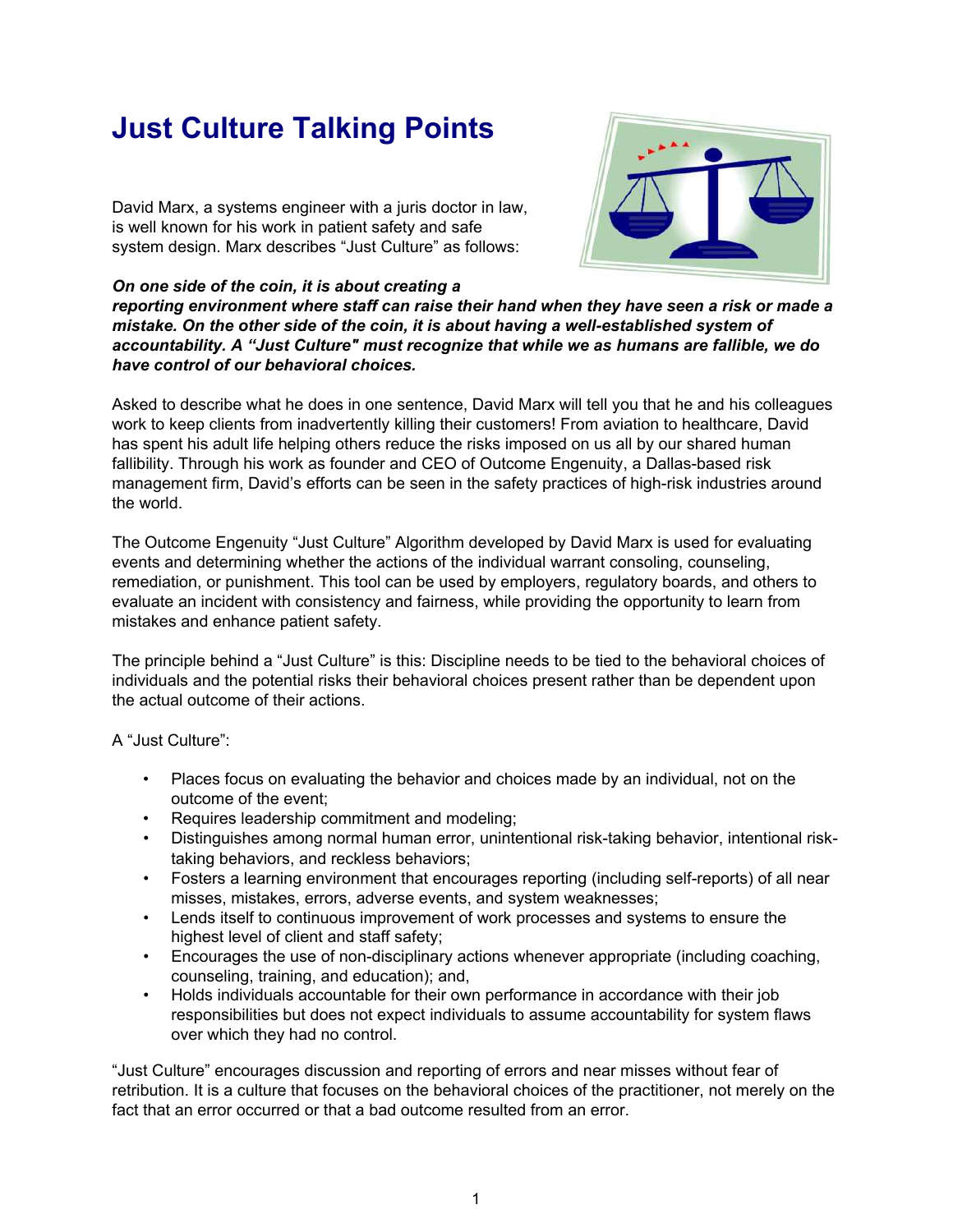"Just Culture" recognizes that perfect performance is not something that can be sustained, and errors will occur. It recognizes that the threat of disciplinary action does NOT prevent individuals from making errors.

In a "Just Culture" there is agreement that even the most experienced and careful individual can make a mistake that could lead to client risk or harm. There is recognition that individuals will make mistakes and that perfect performance is impossible.

"Just Culture" is **not** a "blame-free" response to all errors. It focuses on the behavioral choices of the individual, the degree of risk-taking behavior, and whether the individual deliberately disregarded a substantial risk. It holds the individual accountable who makes unsafe or reckless choices that endanger clients or others.

"Just Culture" has been introduced in many healthcare organizations and in multiple states having statewide patient safety initiatives.

In embracing and supporting "Just Culture" principles, the SC Board of Nursing implemented several pilot projects to partner with participating healthcare facilities to promote consultation and discussion of events in a positive manner. The pilots demonstrated that a Board- developed Employer Complaint Evaluation Tool (ECET), based on the "Just Culture" Algorithm, assisted employers in identifying events that could be addressed in the practice setting versus those that would benefit from board consultation or would require formal report to the Board.

The Board's commitment to "Just Culture" principles and use of the Complaint Evaluation Tool now provides a mechanism for employers of nurses and the regulatory board to come together to promote a "Just Culture" that promotes learning from practice errors while properly assigning accountability for behaviors, consistently evaluating events, and complying with mandatory reporting requirements.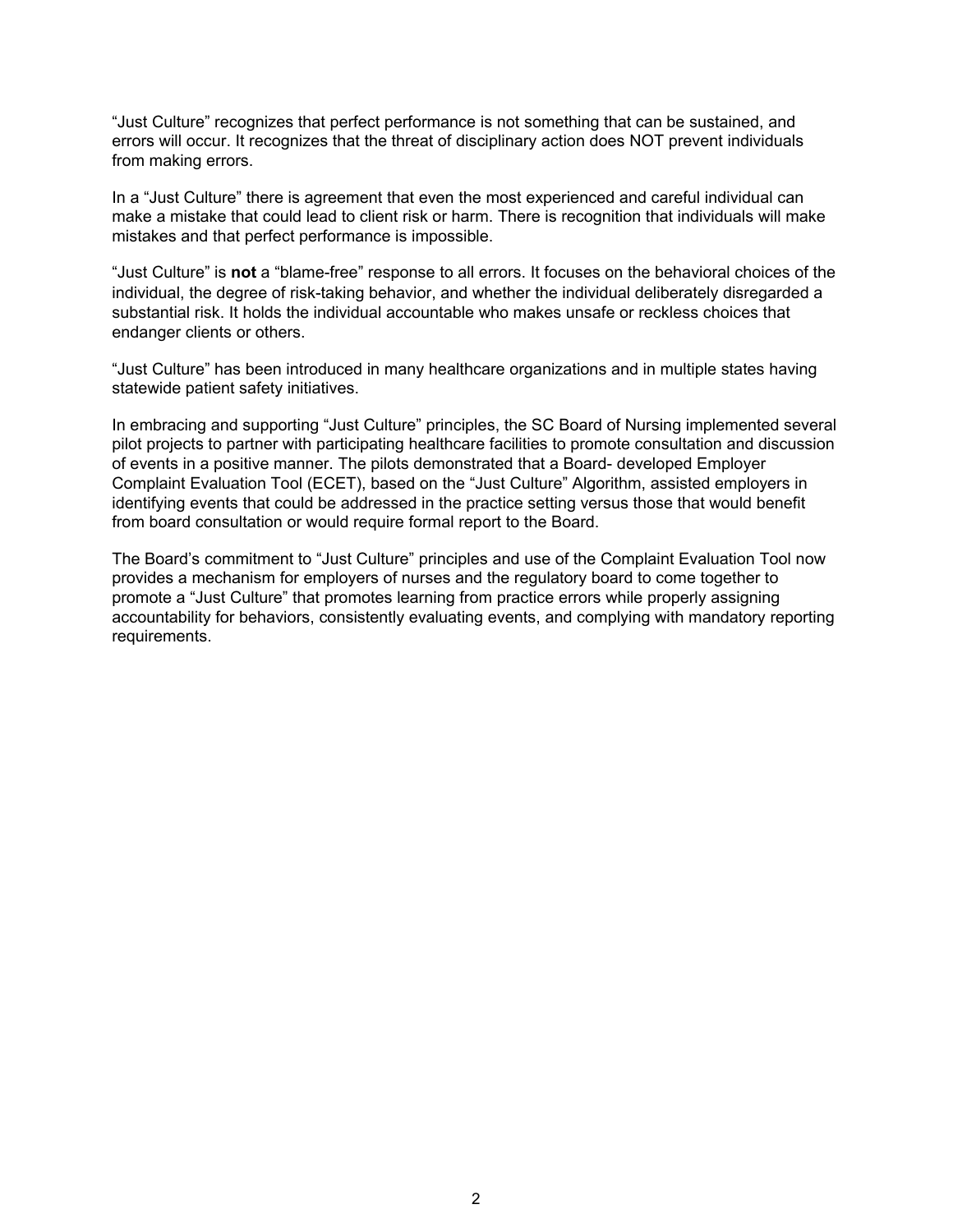# Just Culture Overview

- The South Carolina Board of Nursing (SCBON) offers healthcare facilities the opportunity to partner in promoting consultation and discussion of events in a positive manner. The purpose of this SCBON approach is to provide a mechanism for employers of nurses and the regulatory board to come together to develop a culture that promotes learning from practice errors while properly assigning accountability for behaviors, consistently evaluating events, and complying with mandatory reporting requirements.
- Since the 1999 Institute of Medicine Report, "To Err is Human", much attention has been placed on patient safety and the incidence of error. We were told that as many as 180,000 deaths occur in the United States each year due to errors in health care. Subsequent reports revealed significantly higher error rates. It is inevitable that nurses make mistakes in today's complex and interdependent health care environment. Most errors take place within complex systems. When errors occur, however, the immediate solution is often to blame an individual for the error. Blaming individuals creates a culture of fear, discourages open reporting and discussion of errors, and does little to prevent future errors or improve the safety of the health care system.
- Only through promoting a culture that supports critical analysis, constructive feedback and productive dialogue will we ever be able to learn from errors and improve safe patient care. In order to move toward a fair and "Just Culture", where learning can occur, we must provide a forum where errors or unanticipated outcomes can be used as the basis for a learning process, rather than grounds for punishment.
- South Carolina is a "mandatory" reporting state, meaning that nurses and others are required to report to the Board any suspected violations of the Nursing Practice Act. The SCBON has made concerted and consistent efforts to move away from a culture of blame and shame and toward a culture of quality improvement with an emphasis on patient safety.
- Consistent with our strategic initiative to collaborate with others to promote a learning culture that supports patient safety, SC BON adopted a "Just Culture". This provides that forum where the SCBON "Just Culture" Employer Complaint Evaluation Tool (ECET) can guide the employer and the Board in review of practice errors or deficiencies in partnership, focusing on resolutions that promote practice enhancement and patient safety.
- Healthcare facilities are provided contact information for SCBON RN Consultants who work with nurse managers or designated staff within healthcare facilities; provide informal discussion and problem-solving related to practice issues.
- The SCBON website (www.llr.state.sc.us/POL/Nursing) provides the following resources:
	- o Employer Complaint Evaluation Tool (ECET)
	- o ECET Training Booklet
	- o Guidelines and forms for formal reporting when necessary
	- o Consultant contact information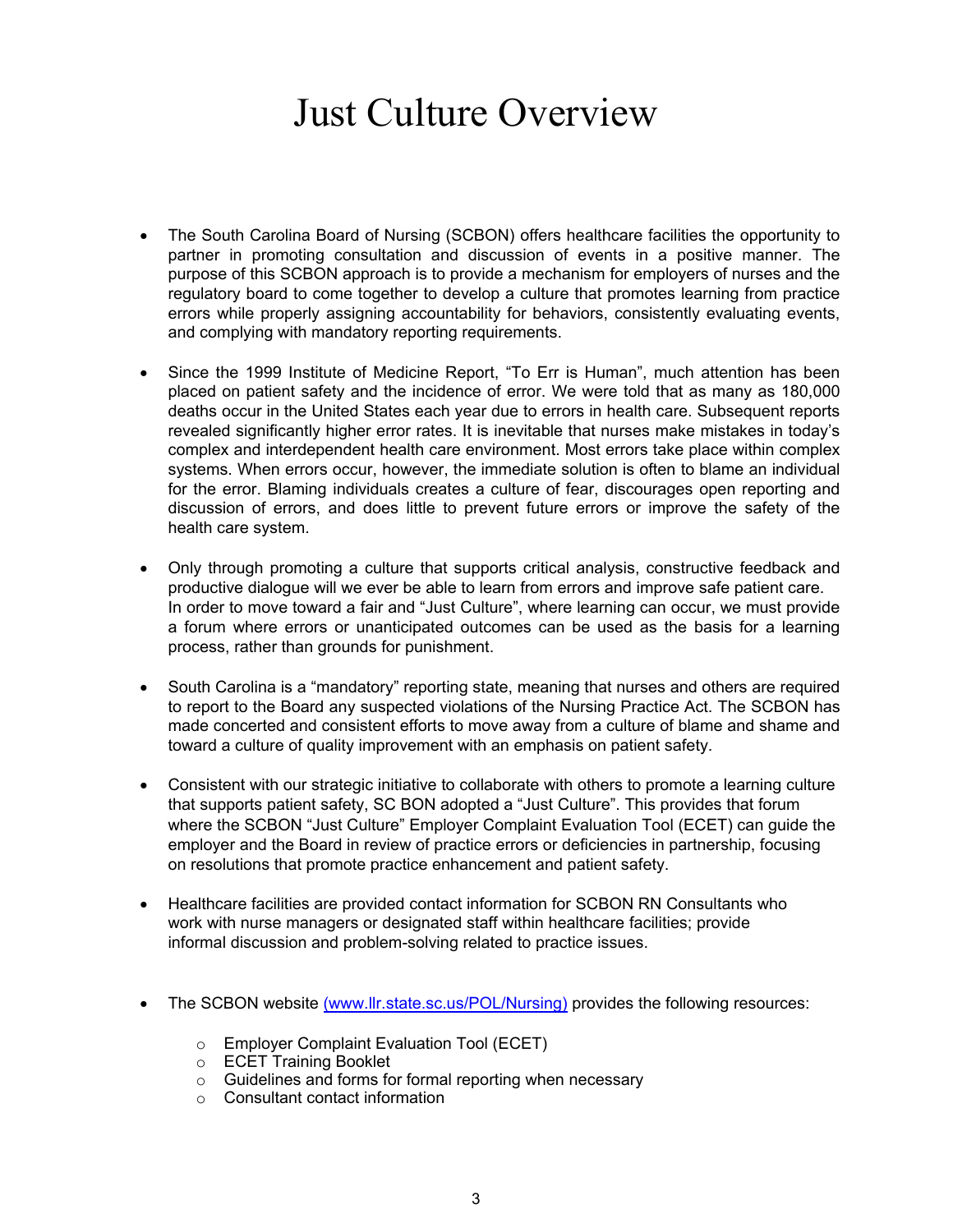• As healthcare facility staff and SCBON staff discuss events, they jointly utilize the SCBON "Just Culture" Employer Complaint Evaluation Tool (ECET), so that matters are handled as consistently as possible. We believe that it serves no purpose to punish individuals for honest mistakes, systems issues, or lack of knowledge or experience. The SCBON ECET serves as the basis for all complaint reporting decisions. It is our hope that lessons learned can be generalized and spread within healthcare facilities, throughout South Carolina, and across other states.

#### **References:**

- Kohn L, Corrigan, J, Donaldson M, eds. Committee on Quality of Health Care in America, Institute of Medicine. (1999). *To Err is Human: Building a Safer Health Care System.* Washington, DC: National Academy Press.
- Marx, D. (2001). *Patient safety and the "Just Culture": A primer for health care executives.* Prepared for Columbia University under a grant provided by the National Heart, Lung, and Blood Institute (April 17, 2001). Retrieved August 16, 2008 from [http://www.mers](http://www.mers-tm.net/support/Marx_Primer.pdf)[tm.net/support/Marx Primer.pdf](http://www.mers-tm.net/support/Marx_Primer.pdf)
- Marx, D. (2009). *Whack-a-mole: The price we pay for expecting perfection.* Plano, TX: By Your Side Studios.

North Carolina Board of Nursing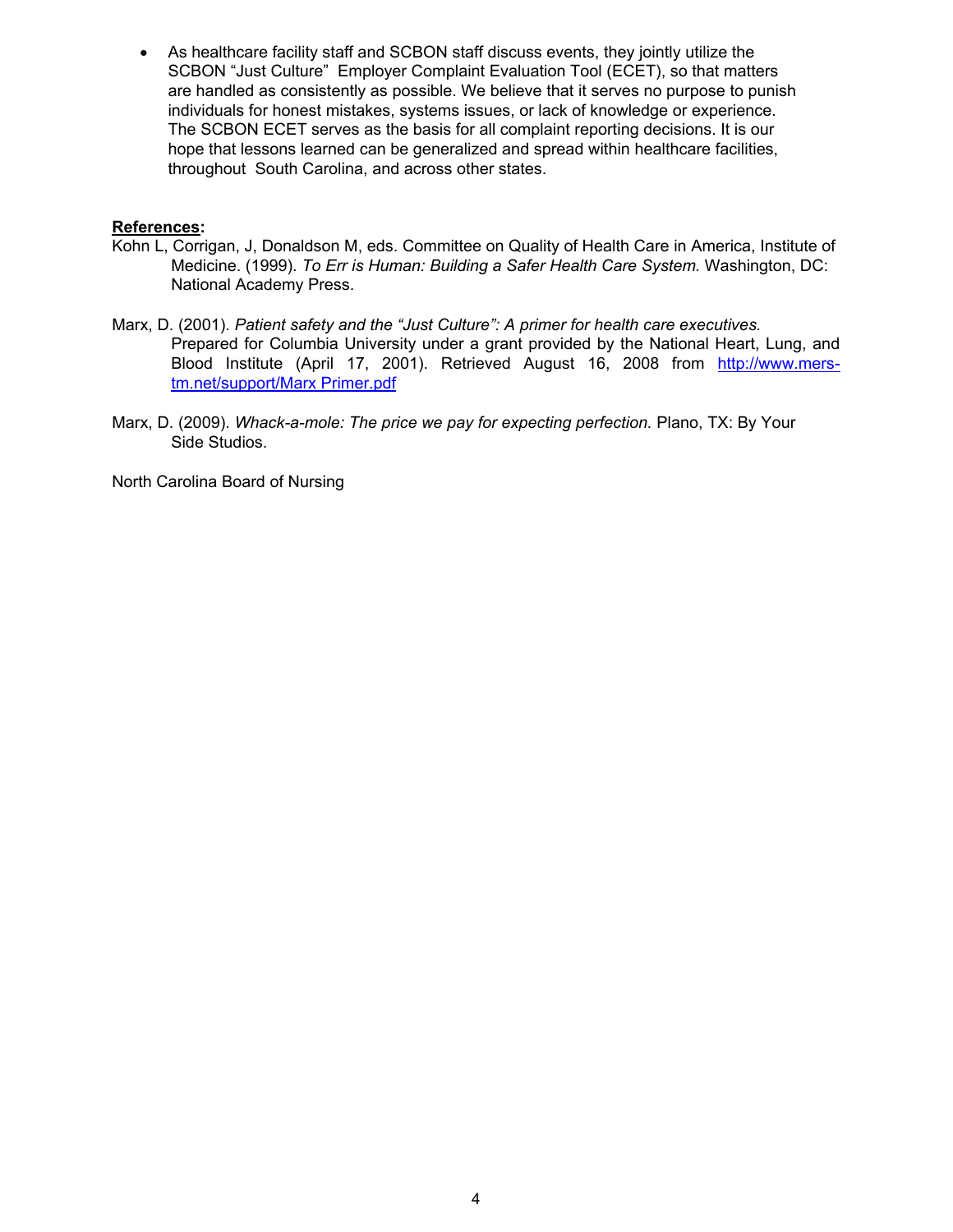In fulfilling its mission to safeguard the public health, safety, and welfare, the Board is committed to nursing practice regulation that is prompt, fair, and appropriate to public protection. The Board believes protection of the public can be facilitated by fair and just treatment of nurses who are involved in practice events. The Board reacts promptly to complaints and allegations of violations of the Nursing Practice Act and Rules. All allegations are evaluated with respect to the merits of the individual case and the potential risk to the public. The Board's responses to substantiated violations fall within a continuum of remedial and disciplinary action.

The Board believes protection of the public is not enhanced by the reporting of every one-time minor event or incident that may be a violation of the South Carolina Practice Act. Employers may be able to be the first line of intervention in addressing violations that pose little ongoing risk to the public. In these situations, employers may be able to address deficits in a nurse's behavior and practice including judgment, knowledge, training, or skill in collaboration with the Board. This is particularly true when there are mechanisms in place in the nurse's practice setting to:

- identify near misses and nursing errors,
- detect patterns of practice,
- take corrective action, and
- monitor the effectiveness of remediation.

## **Non-Reportable Events**

**Definition:** Employee has failed to follow employment (not clinical practice) policies. These events are generally not reportable as violations of the South Carolina Nursing Practice Act and therefore would not be addressed by the Board. There may, however, be circumstances that could merit the Board's attention. Nothing in these guidelines is intended to prevent or discourage direct reporting of a potential violation to the Board of Nursing. Please call the Board's Practice Consultants with any questions about specific situations.

**Response:** Manage within organization's employment, remediation, and disciplinary policies.

#### **Examples of Non-reportable Events:**

- $\triangleright$  No Call-No Show
- $\triangleright$  Failure to complete a 2-week notice (abrupt termination)
- $\triangleright$  Refusal to accept an assignment
- $\triangleright$  Rudeness or inappropriate verbal interactions with patients or staff
- $\triangleright$  "Nodding" or falling asleep momentarily, unless this is a pattern of practice, or results in patient neglect or risk
- Falsification of employment application (unless falsification relates to licensure status)
- $\triangleright$  Failure to follow agency policy (unless this is ALSO a violation of practice act)
- $\triangleright$  Failure to submit agency paperwork in timely manner (unless this jeopardizes patient care versus reimbursement only)
- $\triangleright$  Mental/emotional problems or issues that do not impact or relate to the nurse's practice
- $\triangleright$  Information related to mental or physical conditions of a nurse, obtained while providing care for the nurse (which means information is protected)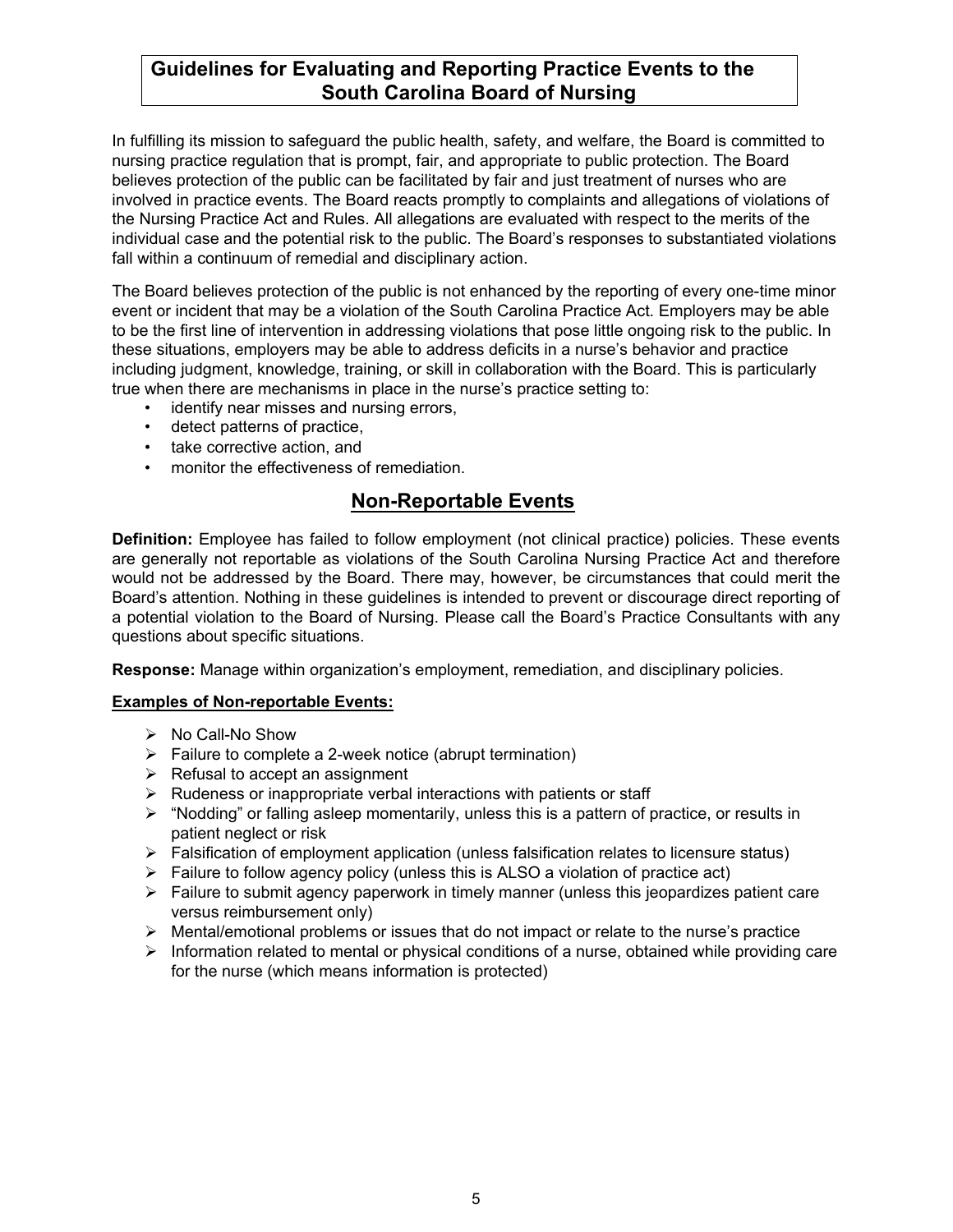## **Systems Issues**

**Definition:** Events or issues that are primarily the result of factors beyond the nurse's control

**Criteria:** Some events, whether minor or significant, may be the result of or influenced by systems factors, as well as by individual factors. Organizational and nursing leaders are responsible for evaluating and addressing system impact on any incident or event, regardless of reportability. Opportunities for system improvements may exist independent of, or in conjunction with, opportunities for individual improvement.

**Response:** Design and implement system improvements.

#### **Examples of Systems Issues:**

- $\triangleright$  Malfunctioning equipment
- $\triangleright$  Staffing/work hour issues
- $\triangleright$  Physician/nurse communication barriers
- $\triangleright$  Outdated policies/procedures, no longer reflective of current best practice or evidence- based practice
- $\triangleright$  Inappropriate assignment practices

## **Reportable Events**

South Carolina is a "mandatory" reporting state, meaning that nurses are required to report to the Board any suspected violations of the Nursing Practice Act. The Board's "Just Culture" approach provides a mechanism for employers of nurses and the regulatory board to come together to develop a culture that promotes learning from practice errors while properly assigning accountability for behavioral choices, consistently evaluating events, and complying with mandatory reporting requirements. As healthcare facility nursing leaders and SCBON staff discuss practice related events, they jointly utilize the SCBON "Just Culture" Employer Complaint Evaluation Tool (ECET), so that matters are handled as consistently as possible.

Nurses are responsible for being familiar with the state-specific laws and rules governing their practice. Nurse leaders, employers of nurses, and all individual nurses in SC are directed to the Board website at<http://www.llr.state.sc.us/POL/Nursing> to review the following regarding violations of the Nursing Practice Act and SC Nurse Practice :

- The SC Code § 40-33-80*.* This law establishes the Board's legal authority upon receipt of information about any practice that might violate any provision within the Nursing Practice Act or any rule or regulation promulgated by the Board.
- The SC Code § 40-33-110. This rule provides detail regarding specific behaviors and activities which may result in disciplinary action by the Board. It further details the processes related to such Board actions.

Nurses sometimes have questions concerning any personal legal risk they may assume in reporting suspected violations of another nurse to the Board. This issue is addressed in: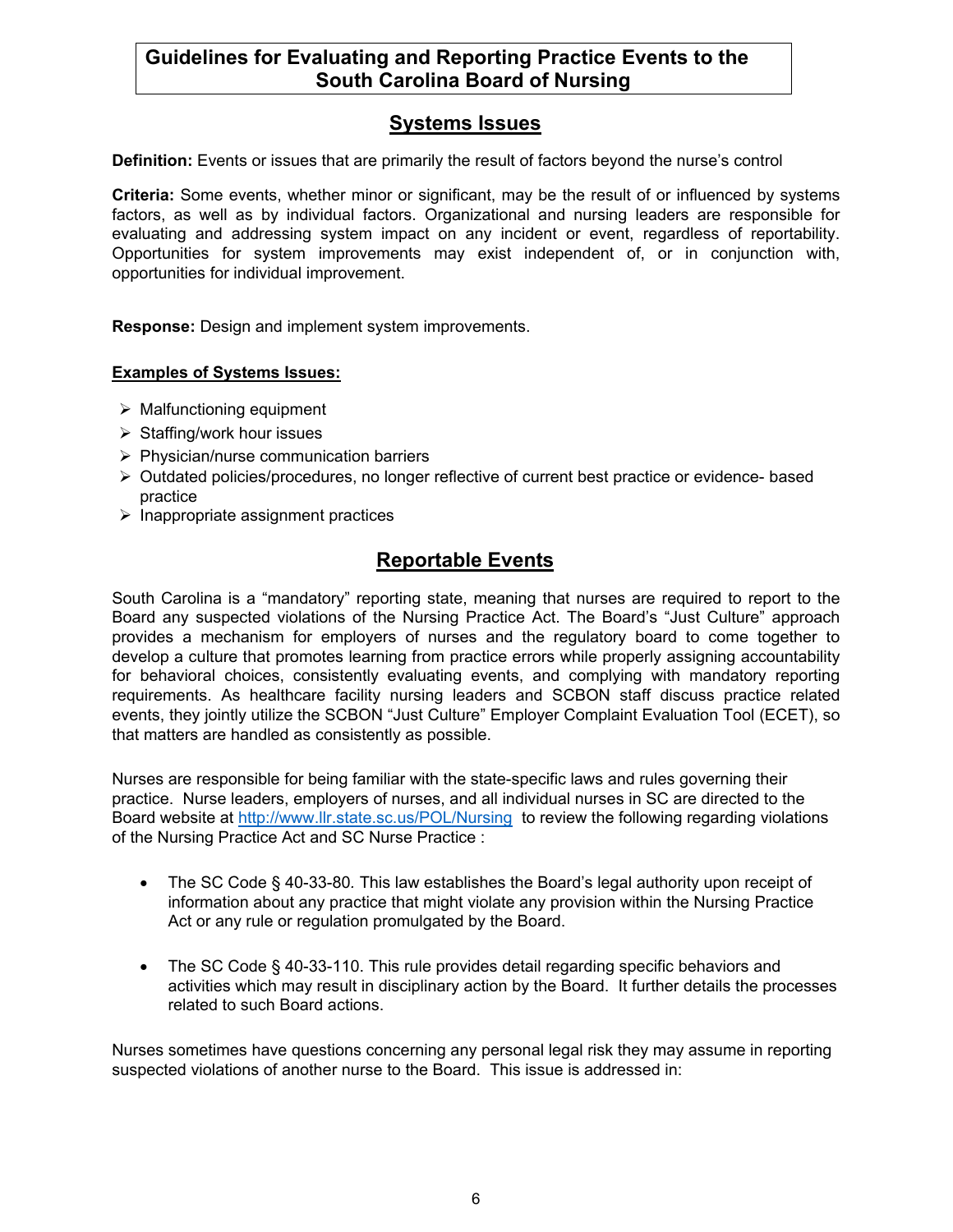• The SC Code § 40-33-190. reporting based on reasonable cause is immune from criminal prosecution or civil liability unless they knew the report was false or acted in reckless disregard of whether the report was false.

## **Examples of Human Error. At-Risk, and Reckless Behaviors**

## **Human Error**

**Definition:** Nurse inadvertently, unintentionally did something other than intended or other than what should have been done; a slip, a lapse, or an honest mistake. **Human errors are not reportable events.**

**Criteria:** Refer to the SCBON Employer Complaint Evaluation Tool (ECET) - Human Error Section (Green Column) - each behavior evaluated in this column is valued at 0 points.

**Response:** Human Error, if not a pattern of behavior, may best be addressed by consoling the nurse. Discipline is not indicated if an event was inadvertent and unintentional. If human errors of the same type are repetitive, indicating a pattern of behavior, the nurse's behavioral choices and personal performance shaping factors should be evaluated. If identified as contributing to the errors, the nurse is to be expected to address these factors and make better behavioral choices. If not correctable by changes in work choices or remedial education/training, further errors of the same type may appropriately result in disciplinary action.

It is important to remember that when human error is identified, the next step is to understand why the error occurred. Human error cannot be the end of the search for causes. This label can distract from identifying the inadequate systems we designed around our employees, or the risky behavioral choices we all made as precursors to the error. There is usually more to the story than mere human error. The underlying causes can be addressed within the system to prevent reoccurrence.

#### **Examples of Human Error:**

- $\triangleright$  Single medication event/error (wrong dose, wrong route, wrong patient, or wrong time)
- $\triangleright$  Failure to implement a treatment order due to oversight

## **At-Risk Behavior**

**Definition:** Nurse makes a behavioral choice that increases risk where risk may not be recognized or is mistakenly believed to be justified; nurse does not appreciate risk; unintentional risk taking. Generally the nurse's performance and conduct does not indicate that their continuing practice poses a risk to clients or other persons. The nurse may knowingly deviate from a standard due to a lack of understanding of the risk to the client, organization, self, or others. **At-Risk Behaviors may or may not be reportable events.**

#### **An SCBON Practice Consultant must assist in this determination of reportability.**

**Criteria:** Refer to the SCBON Employer Complaint Evaluation Tool (ECET) - At-Risk Behavior Section (3 Yellow Columns) - each behavior evaluated in these columns is valued at 1,2, or 3 points.

**Response:** At-Risk Behaviors, if not a pattern of behavior, may best be addressed by coaching the nurse to raise awareness of the correct procedures and of the potential risks from failure to comply. Remedial actions taken to aid the nurse may include education, training, and assignment to activities appropriate to the nurse's knowledge and skill. The nurse may be put on notice that improvement is a required expectation. If At-Risk Behaviors of the same or similar types are repetitive, indicating a pattern of behavior, the nurse's behavioral choices and personal performance shaping factors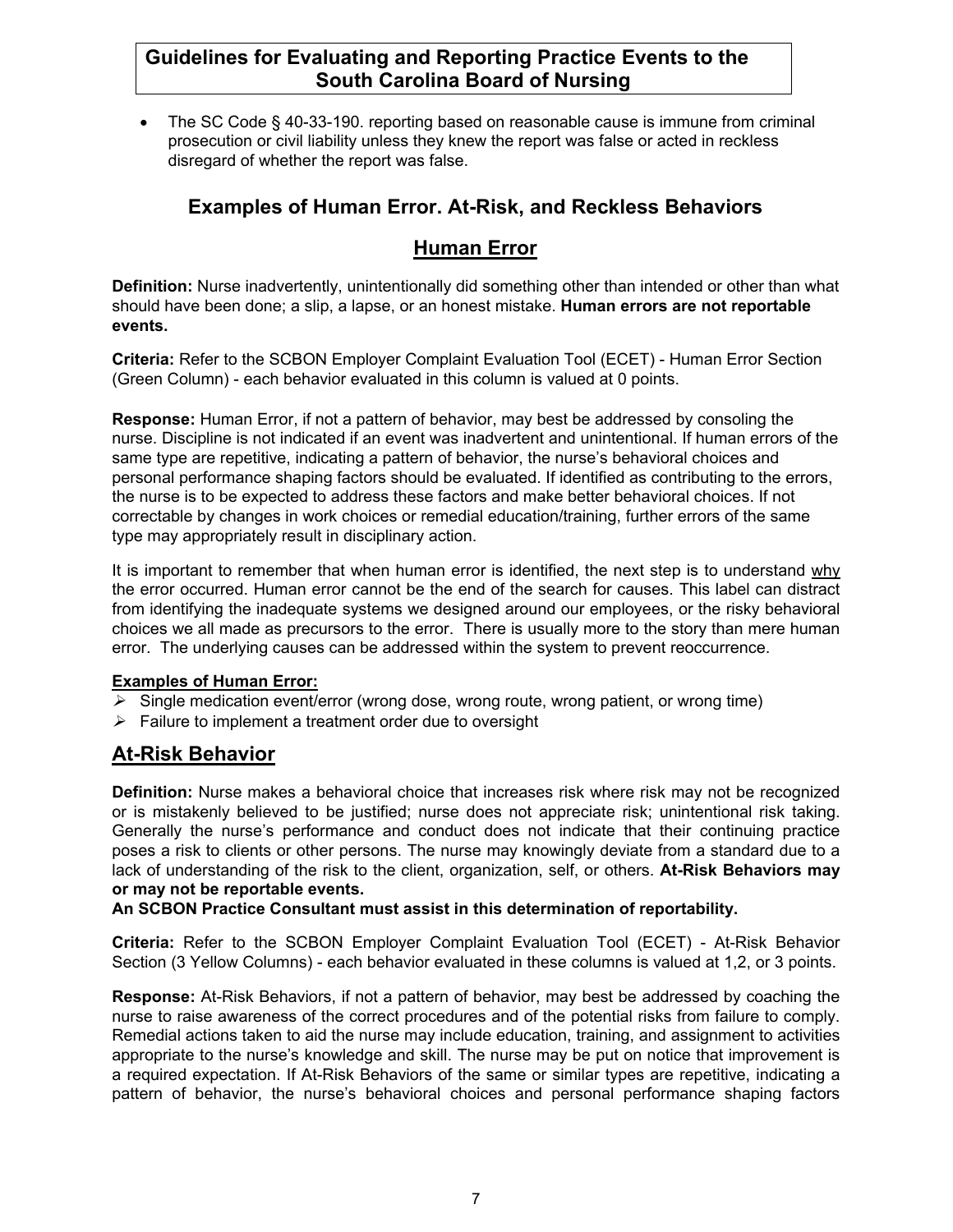should be evaluated. If identified as contributing to the events, the nurse is to be expected to address these factors and make better behavioral choices. If not responsive to behavioral coaching, changes in work choices, or remedial education/training, further at-risk behavioral choices may appropriately result in disciplinary action.

At times, a nurse may knowingly make at-risk behavioral choices that deviate from a standard with full understanding of the risk to the client, organization, self, or others because of a decision that the benefit of violating the rule exceeded the risk. The choice may have been more appropriate in the given circumstance. In such cases, the nurse should be supported for the decision to violate a rule or standard.

#### **Examples of At-Risk Behavior:**

- $\triangleright$  Exceeding scope of practice
- $\triangleright$  Pre-documentation
- $\triangleright$  Minor deviations from established procedure

## **Reckless Behavior**

**Definition:** Nurse makes the behavioral choice to consciously disregard a substantial and unjustifiable risk. The nurse's action or inaction is intentional and purposeful. The nurse puts own self/personal interest above that of the client, organization, or others. **Reckless Behaviors by a nurse must be reported to the Board.**

**Criteria:** Refer to the SCBON Employer Complaint Evaluation Tool (ECET) - Reckless Behavior Section (2 Red Columns) - each behavior evaluated in these columns is valued at 4 or 5 points.

#### **Examples of Reckless Behavior:**

- *>* Nurse leaves workplace before completing all assigned patient/client care (and does not report to another nurse) because he has a date waiting.
- *>* Nurse observes patient/client starting to climb over bedrails but walks away without intervening because it was not her assigned patient/client.
- *>* Nurse makes serious medication error, realizes it when client experiences adverse reaction, tells no one, denies any knowledge of reason for change in client condition, and falsifies documentation to conceal error.

**NOTE: Confidentiality, fraud, theft, drug abuse, impairment on duty, drug diversion, boundary issues, sexual misconduct, and mental/physical impairment are not appropriate for evaluation using the SCBON ECET. These events/issues are conduct and health-related issues, not practice incidents or events, and MUST be reported to the SC Board of Nursing.**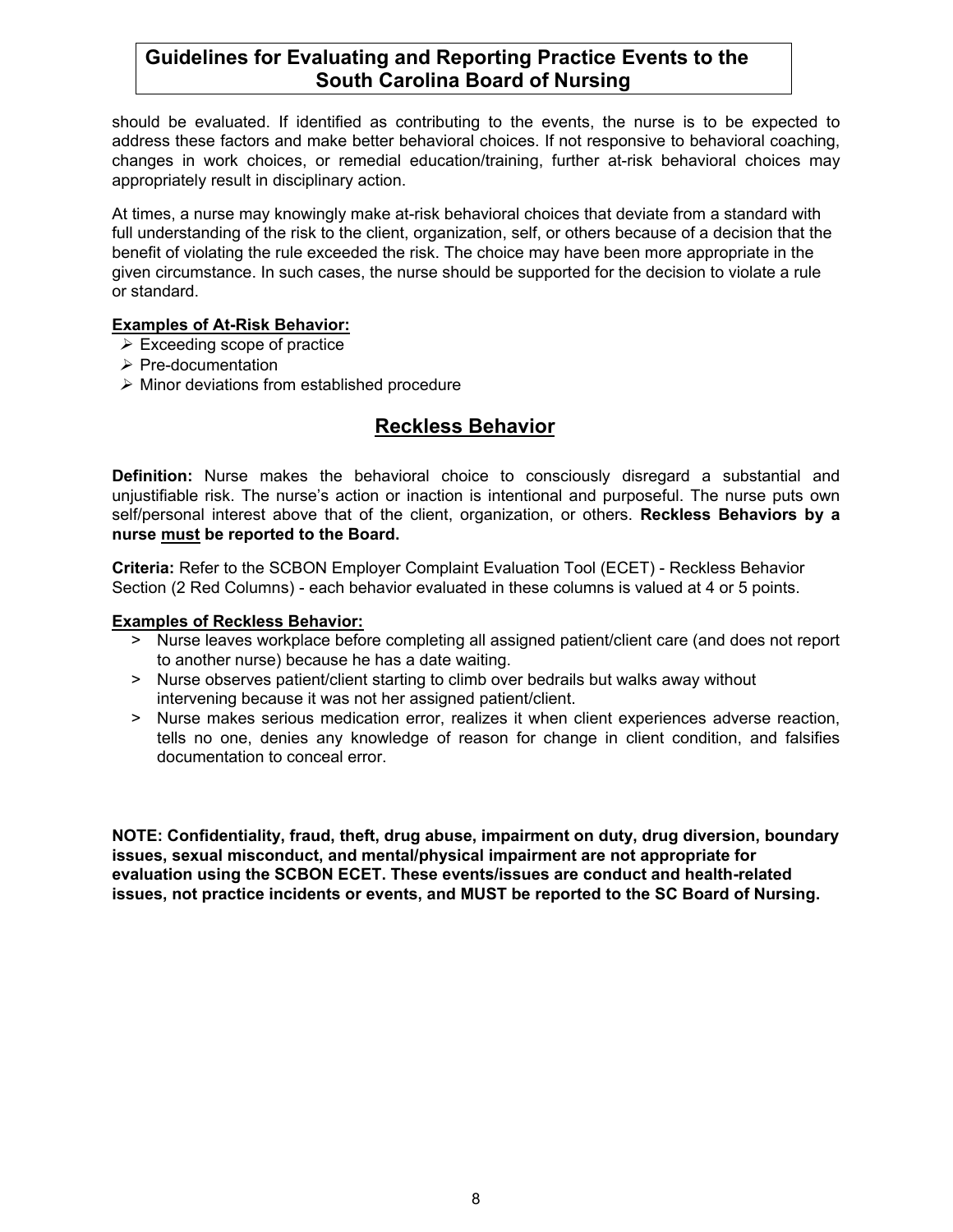|      | <b>Criteria</b>                                   | <b>Human Error</b>                                                                                    | <b>At-Risk Behavior</b>                                                                                                                                                   |                                                                                                                                                                                                                                               |                                                                                                                                                                                                                                                                           | <b>Reckless Behavior</b><br><b>Score</b>                                                                                                                                                                                                                                                         |                                                                                                                                                                                                                                                                                                              |  |
|------|---------------------------------------------------|-------------------------------------------------------------------------------------------------------|---------------------------------------------------------------------------------------------------------------------------------------------------------------------------|-----------------------------------------------------------------------------------------------------------------------------------------------------------------------------------------------------------------------------------------------|---------------------------------------------------------------------------------------------------------------------------------------------------------------------------------------------------------------------------------------------------------------------------|--------------------------------------------------------------------------------------------------------------------------------------------------------------------------------------------------------------------------------------------------------------------------------------------------|--------------------------------------------------------------------------------------------------------------------------------------------------------------------------------------------------------------------------------------------------------------------------------------------------------------|--|
|      |                                                   | $\bf{0}$                                                                                              |                                                                                                                                                                           |                                                                                                                                                                                                                                               | $\mathbf{3}$                                                                                                                                                                                                                                                              | $\boldsymbol{\Lambda}$                                                                                                                                                                                                                                                                           | 5                                                                                                                                                                                                                                                                                                            |  |
| G    | General<br>Nursing<br>Practice                    | No prior written<br>counseling for<br>practice issues.                                                | Prior written counseling<br>for single non-related<br>practice issue within last<br>12 months.                                                                            | Prior written counseling for<br>single related practice issue<br>within past 12 months                                                                                                                                                        | Prior written counseling for<br>various practice issues within<br>the last 12 months                                                                                                                                                                                      | Prior written counseling for<br>same practice issue within<br>last 12 months                                                                                                                                                                                                                     | Prior written counseling for same or<br>related practice issue within last 6 months<br>with minimal to no evidence of<br>improvement                                                                                                                                                                         |  |
| u    | Understanding<br>/ level of<br>experience         | Has knowledge,<br>skills, and ability.<br>Incident was<br>accidental,<br>inadvertent or<br>oversight. | Limited understanding of<br>correct procedure. May<br>be novice $\leq 6$ months<br>experience in nursing or<br>with current event /<br>activity.                          | Limited understanding of<br>options / resources.<br>Aware of correct procedure<br>but in this instance cut<br>corners.<br>May be advanced beginner<br>- 6 months to<br>2 years' experience in<br>nursing or with current<br>event / activity. | Aware of correct action /<br>rationale but failed to apply in<br>this incident. Did not obtain<br>sufficient information or utilize<br>resources before acting.<br>May be competent > 2 years'<br>experience in nursing or with<br>current event $\overline{I}$ activity. | In this instance, there was<br>intentional negligence or<br>failure to act / not act<br>according to standards.<br>Risk to client outweighed<br>benefits. May be in a position<br>to guide / influence others.<br>May be proficient > 5 years<br>in nursing or with current<br>event / activity. | In this instance, there was intentional<br>gross negligence / unsafe action /<br>inaction. Licensee demonstrated no<br>regard for client safety and harm almost<br>certainly would occur. May hold a leader/<br>mentor position. Maybe expert performer<br>> 5 years in nursing or with event /<br>activity. |  |
|      | Internal<br>policies /<br>standards /<br>orders   | Unintentional<br>breach or no<br>policy/standard /<br>order exists.                                   | Policy/ standard / order<br>has not been enforced as<br>evidenced by cultural<br>norm (common deviation<br>of staff) or policy<br>/standard/ order was<br>misinterpreted. | Policy / standard /order<br>clear but nurse deviated in<br>this instance as a time<br>saver. Failed to identify<br>potential risk for client.<br>No evidence of pattern.                                                                      | Aware of policy/standard /<br>order but ignored or<br>disregarded to achieve<br>perceived expectations of<br>management, client, or others.<br>Failed to utilize resources<br>appropriately.<br>May indicate a pattern.                                                   | Intentionally disregarded<br>policy $\overline{I}$ standard $\overline{I}$ order for<br>own personal gain.                                                                                                                                                                                       | Intentional disregard of policy / standard /<br>order with understanding of negative<br>consequences for the client.                                                                                                                                                                                         |  |
| D    | Decision /<br>choice                              | Accidental /<br>mistake/<br>inadvertent error.                                                        | Emergent situation -<br>quick response required<br>to avoid client risk.                                                                                                  | Non-emergent situation.<br>Chose to act / not act<br>because perceived<br>advantage to client<br>outweighed the risk.                                                                                                                         | <b>Emergent or non-emergent</b><br>situation. Chose to act/ not to<br>act without weighing options o<br>utilizing resources. Used poor<br>judgment.                                                                                                                       | Clearly a prudent nurse<br>would not have taken same<br>action.<br>Unacceptable risk to client /<br>agency $\prime$ public.<br>Intentional disregard for<br>client safety.                                                                                                                       | Willful egregious/flagrant choice. Put own<br>interest above that of client / agency /<br>public.<br>Intentionally neglected red flags.<br>Substantial and unjustifiable risk.                                                                                                                               |  |
| Е    | <b>Ethics</b><br>/credibility /<br>accountability | <b>Identified own</b><br>error and self-<br>reported.<br>Honest and<br>remorseful.                    | Readily admitted to error<br>and accepted<br>responsibility when<br>questioned. Identified<br>opportunities and plan for<br>improvement in own<br>practice.               | Reluctantly admitted to<br>error but attributed to<br>circumstances to justify<br>action / inaction.<br>Cooperative during<br>investigation and<br>demonstrated acceptance<br>of performance<br>improvement plan.                             | Denied responsibility until<br>confronted with evidence.<br><b>Blamed others or made</b><br>excuses for action/ inaction.<br>Failed to see significance of<br>error. Reluctantly accepted<br>responsibility and denied need<br>for corrective action.                     | Denied responsibility despite<br>evidence.<br>Indifferent to situation.<br>Uncooperative,<br>insubordinate and / or<br>dishonest during<br>investigation.                                                                                                                                        | Took active steps to conceal error or<br>failed to disclose known error.<br>Provided misleading information during<br>investigation or destroyed evidence. May<br>have inappropriately confronted others<br>regarding investigation.                                                                         |  |
| 2018 | <b>Criteria Score</b>                             |                                                                                                       |                                                                                                                                                                           |                                                                                                                                                                                                                                               |                                                                                                                                                                                                                                                                           |                                                                                                                                                                                                                                                                                                  |                                                                                                                                                                                                                                                                                                              |  |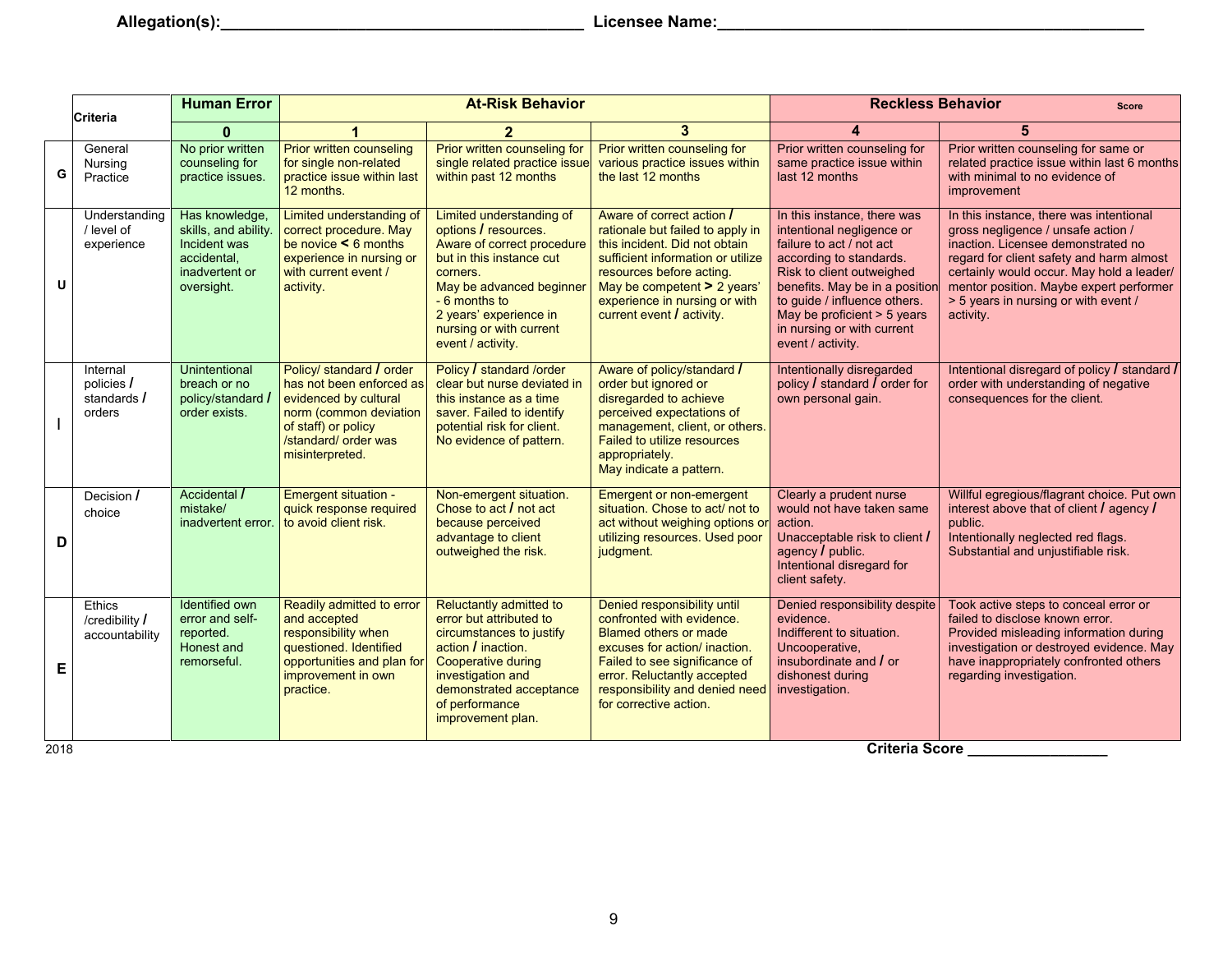| Allegation(s):_                                                                        | <b>Licensee Name:</b>                                                                |
|----------------------------------------------------------------------------------------|--------------------------------------------------------------------------------------|
| <b>Mitigating Factors-check all identified</b>                                         | <b>Aggravating Factors - check all identified</b>                                    |
| Communication breakdown (multiple handoffs, change of shift,<br>language barriers)     | Took advantage of leadership position                                                |
| Limited or unavailable resources (inadequate supplies /equipment)                      | Especially heinous, cruel, and / or violent act                                      |
| Interruptions / chaotic environment / emergencies - frequent interrupt<br>distractions | Knowingly created risk for more than one client                                      |
| Worked in excess of 12 hours in 24 / or 60 hours in 40 to meet<br>agency needs         | Threatening / bullying behaviors                                                     |
| High Work volume/staffing issues                                                       | Disciplinary action (practice related issues) in previous 13-24<br>months            |
| Policies / procedures unclear                                                          | Vulnerable client: geriatric, pediatric, mentally/ physically<br>challenged, sedated |
| Performance evaluations have been above average                                        | Worked in excess of 12 hours in 24 / or 60 hours in 40 to meet<br>personal needs     |
| Insufficient orientation / training                                                    | Other (identify)                                                                     |
| Client factors (combative/agitated, cognitively impaired, threatening)                 |                                                                                      |
| Non-supportive environment- interdepartmental conflicts                                |                                                                                      |
| Lack of response by other departments / providers                                      |                                                                                      |
| Other (identify)                                                                       |                                                                                      |
| Total # mitigating factors identified                                                  | Total # aggravating factors identified                                               |

#### **Criteria Score from page 1**

| <b>No Board Contact Required</b>                                                                             | <b>Board Consultation Required</b>                                                       | <b>Board Report Required</b>                                                                                                                                                                                               |  |  |
|--------------------------------------------------------------------------------------------------------------|------------------------------------------------------------------------------------------|----------------------------------------------------------------------------------------------------------------------------------------------------------------------------------------------------------------------------|--|--|
| Contact with SCBON is not required if:<br>• 3 or more criteria in green OR<br>• Criteria score of 6 or less* | Consult with SCBON if:<br>• 3 or more criteria in yellow OR<br>• Criteria score $7-15^*$ | Mandatory report to SCBON if:<br>• 2 or more criteria in red OR $\circ$ Criteria<br>score 16 or more OR<br>• Incident involves fraud, theft, drug abuse,<br>diversion, sexual misconduct, mental /<br>physical impairment. |  |  |
| ECET Completed by:<br><b>Facility Name:</b>                                                                  |                                                                                          |                                                                                                                                                                                                                            |  |  |

Contact Number & Email address: \_\_\_\_\_\_\_\_\_\_\_\_\_\_\_\_\_\_\_\_\_\_\_\_\_\_\_\_\_\_\_\_\_\_\_\_\_\_\_\_\_\_\_\_\_\_\_\_\_\_\_\_\_\_\_\_\_\_\_\_\_\_\_\_\_\_\_\_\_\_\_\_\_\_\_\_\_\_\_\_\_\_\_\_\_\_\_\_ Date of Consultation with SCBON \_\_\_\_\_\_\_\_\_\_\_\_\_\_ SCBON Consultant: \_\_\_\_\_\_\_\_\_\_\_\_\_\_\_\_\_\_\_\_\_\_\_\_\_ Action Taken: \_\_\_\_\_\_\_\_\_\_\_\_\_\_\_\_\_\_\_\_\_

\* If the results are inconsistent, please chose the result with the highest level of scrutiny.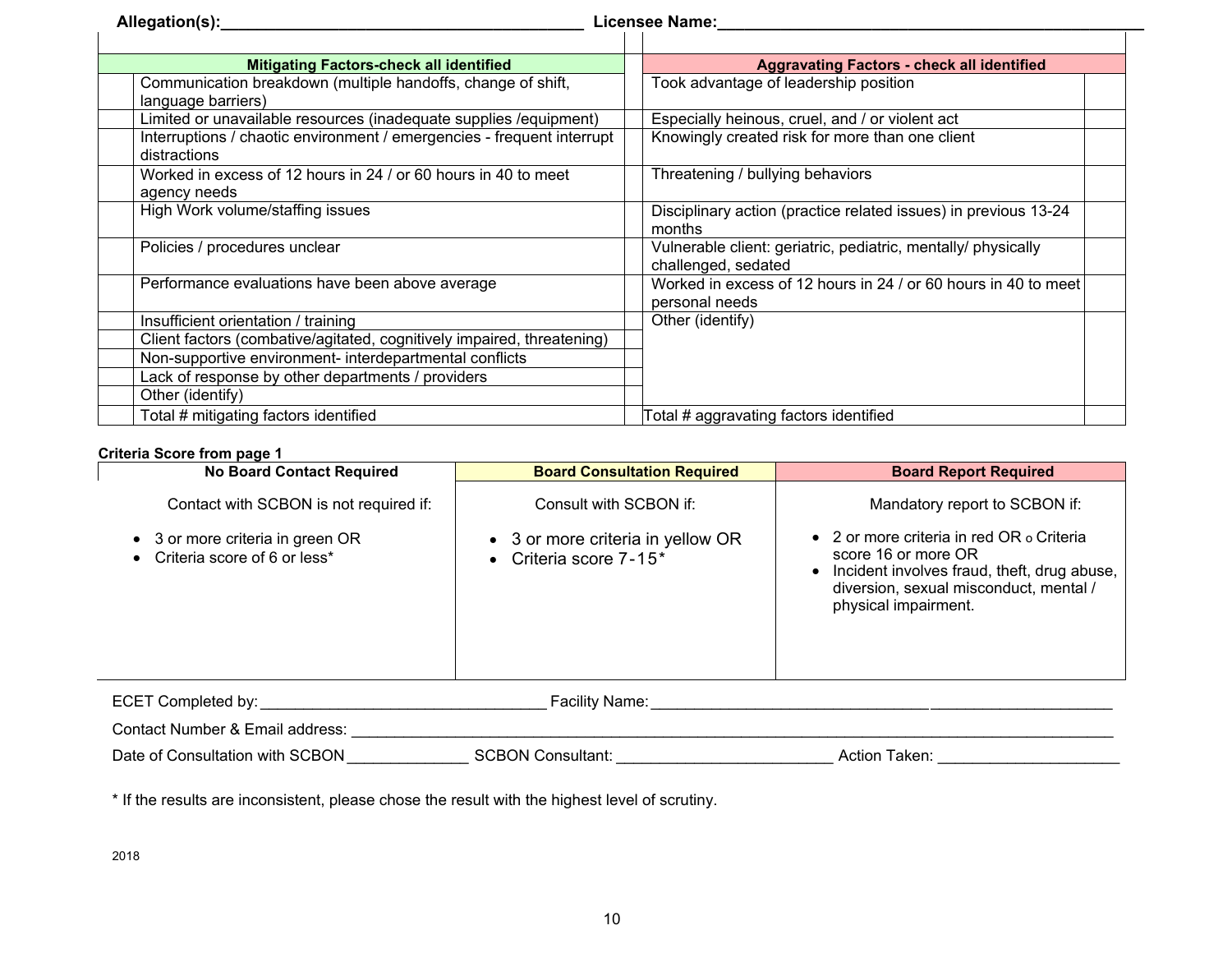## **South Carolina Board of Nursing Employer Complaint Evaluation Tool (ECET) Directions for Use**

The SCBON ECET provides a framework through which nursing leaders can evaluate nursing clinical practice events. The SCBON Employer Complaint Evaluation Tool (ECET) is designed only for use in evaluating all clinical practice events or issues involving Registered Nurses and Licensed Practical Nurses, all of whom are regulated by the SCBON. Some facilities may have training and experience in the use of the "Just Culture" Algorithm developed by David Marx and Outcome Engenuity. If this is the case, participants will first evaluate the event using the "Just Culture" Algorithm and will then use the SCBON ECET to determine the reportability of the event to the Board.

**It is important to note that confidentiality, fraud, theft, drug abuse, impairment on duty, drug diversion, boundary issues, sexual misconduct, and mental/physical impairment are not appropriate for evaluation using the ECET. These events/issues are conduct and health-related issues, not practice incidents or events, and MUST be reported to the SC Board of Nursing.**

#### **SCBON Employer Complaint Evaluation Tool (ECET) Procedure:**

When an untoward event (error, mistake, misunderstanding, or system failure resulting in actual or potential adverse outcome) occurs, the Chief Nurse Executive or nursing leader designee of the healthcare facility investigates the event and completes the SCBON ECET. Use of the SCBON ECET provides a standard by which the employer and Board can work collaboratively and communicate openly.

• ECET results scored at the **Human Error** level (criteria score of 6 or less **OR** 3 or more criteria in Green column on ECET) do not require Board contact.

Remember that when human error is identified, the next step is to understand why the error occurred. The underlying causes can be addressed within the system to prevent reoccurrence.

• ECET results scored at the **At-Risk Behavior** level (criteria score of 7 to 15 **OR** 3 or more criteria scored in Yellow columns on ECET) **require Board Consultation** for discussion and guidance in determining the appropriateness of facility-level remediation versus the need for filing a formal report or complaint. The Practice Consultant, in partnership with the healthcare facility designee, reviews the event and utilizes the SCBON ECET to guide analysis of the event and identification of appropriate actions/remedies.

The At-Risk Behavior collaborative review by the employer and Board Consultant may result in:

- 1. Consultation Only Employer supports nurse and no further action is needed.
- 2. Employer Directed Corrective Action Employer addresses incident with nurse through system intervention, internal disciplinary processes, and/or individual remediation.
- 3. Remedial Action Board and Employer address incident through remediation agreement with licensee or through Board directed remediation/education.
- 4. Formal Reporting Employer instructed to submit report/complaint to Board. Board then conducts inquiry and/or investigation according to established policies and processes.
- ECET results scored at the **Reckless Behavior** level (criteria score of 16 or more **OR** 2 or more criteria scored in Red columns on ECET) **require submission of formal Board report/complaint.**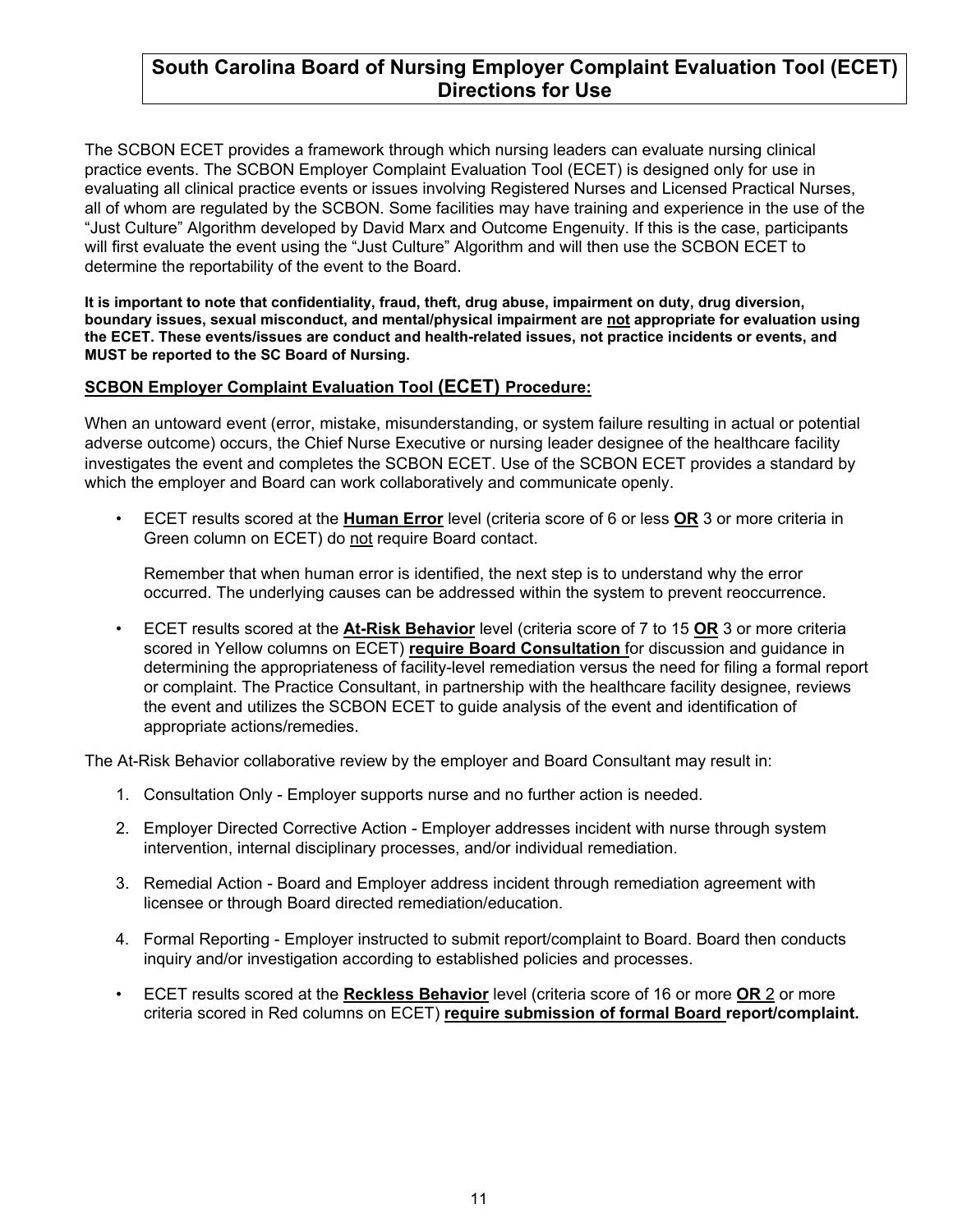## **South Carolina Board of Nursing Employer Complaint Evaluation Tool (ECET) Directions for Use**

#### **Anticipated Outcomes:**

- Use of "Just Culture" principles and the SCBON Employer Complaint Evaluation Tool (ECET) provides the employer with the assurance that an adverse event has been handled appropriately from a regulatory perspective.
- "Just Culture" philosophy provides a framework for both the employer and Board to consistently apply expectations for accountability and behavioral choices, while treating individuals respectfully and fairly.
- Early collaboration with an SCBON Practice Consultant facilitates timely resolution of the matter in a respectful way that promotes retention of valuable staff.
- Open communication in analyzing errors assists both the employer and Board in understanding underlying causes and provides valuable information that can be used to guide evidence-based practice.

## **Use of the SCBON Employer Complaint Evaluation Tool (ECET):**

The SCBON ECET is completed and scored as follows:

1. Every nursing clinical practice event is rated using the criteria identified in all 5 horizontal Rows of the ECET - these criteria are summarized by the word GUIDE:

|    | Criteria                           |
|----|------------------------------------|
| G  | <b>General Nursing Practice</b>    |
| U  | Understanding/ level of experience |
|    | Internal policies/standards/orders |
| D  | Decision/choice                    |
| E. | Ethics/credibility /accountability |

2. The 6 ECET vertical Columns provide criteria descriptors indicative of Human Error (Green), At-Risk Behavior (Yellow), and Reckless Behavior (Red). Point values are designated at the top of each column.

| <b>Human Error</b> | <b>At-Risk Behavior</b> |  |  | <b>Reckless Behavior</b> |  |
|--------------------|-------------------------|--|--|--------------------------|--|
|                    |                         |  |  |                          |  |

These point values are scored in the far-right column, totaled as a Criteria Score, and carried to the middle left side on page 2 of the ECET. In addition, the total number of Green, Yellow, and Red criteria boxes scored is each noted for consideration on page 2.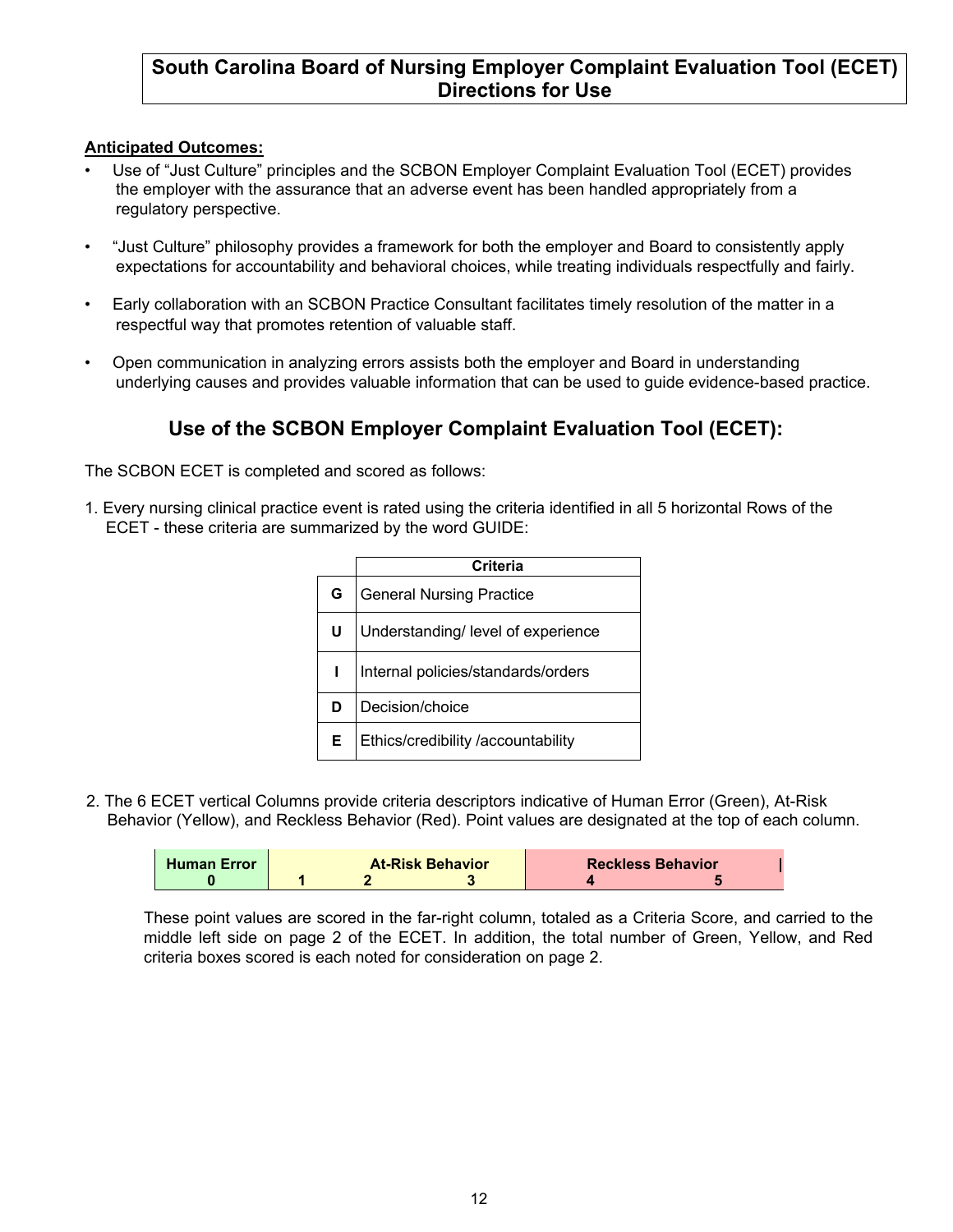## **South Carolina Board of Nursing Complaint Evaluation Tool (CET) Directions for Use**

The Criteria Score evaluated on Page 1 of the ECET may be overridden by the ranking of 3 or more criteria in either the Green or Yellow columns or by 2 or more criteria in the Red columns. For example, if an event was rated with 1 point in the At-Risk section in all 5 rows, and there were no mitigating or aggravating factors, the Criteria Score of 5 would normally be indicative of Human Error and no board contact would be required. However, with all 5 criteria being Yellow; this event clearly involved At-Risk Behavior and should, therefore, be evaluated and resolved in consultation with the Board of Nursing.

- 1. Mitigating Factors and Aggravating Factors that may influence the final Board decision regarding reportability are then noted in the boxes at the top of page 2. If present, the box next to the issue is checked by the person completing the form. Issues other than those already described in either section may be identified and inserted by the evaluator. These Mitigating and Aggravating Factors will be discussed and considered during consultation with the Practice Consultant in determining the reportability of the event.
- 2. Once employers or nursing leaders have evaluated the nursing practice event using the ECET, they follow the directives in the three boxes at the bottom of Page 2 of the ECET:

| <b>No Board Contact Required</b>                                  | <b>Board Consultation Required</b>                                                 | <b>Board Report Required</b>                                                                                                                                                        |
|-------------------------------------------------------------------|------------------------------------------------------------------------------------|-------------------------------------------------------------------------------------------------------------------------------------------------------------------------------------|
| Contact with SCBON is not required if:                            | <b>Consult with SCBON if:</b>                                                      | Mandatory report to SCBON if:                                                                                                                                                       |
| • 3 or more criteria in green OR<br>• Criteria score of 6 or less | • 3 or more criteria in yellow OR<br>• Criteria score 7-15<br>Call- (803) 896-6003 | • 2 or more criteria in red OR<br>• Criteria score 16 or more OR<br>• Incident involves fraud, theft, drug<br>abuse diversion, sexual<br>misconduct, mental/physical<br>impairment. |

- If the results are inconsistent, please chose the result with the highest level of scrutiny
- ECET results scored at the **Human Error** level (criteria score of 6 or less **OR** 3 or more criteria in Green column on ECET) do **not** require Board contact.
- ECET results scored at the **At-Risk Behavior** level (criteria score of 7 to 15 **OR** 3 or more criteria scored in Yellow columns on ECET) **require Board Consultation** for discussion and guidance in determining the appropriateness of facility-level remediation versus the need for filing a formal report or complaint. The Practice Consultant, in partnership with the healthcare facility designee, reviews the event and utilizes the SCBON ECET to guide analysis of the event and identification of appropriate actions/remedies. **Final determination of reportability lies with the Board,** but the determination of alternatives for resolution of events determined to not require reporting are based on collaborative consideration.

ECET results scored at the **Reckless Behavior** level (criteria score of 16 or more **OR** 2 or more criteria scored in Red columns on ECET) **require submission of formal Board report/complaint.**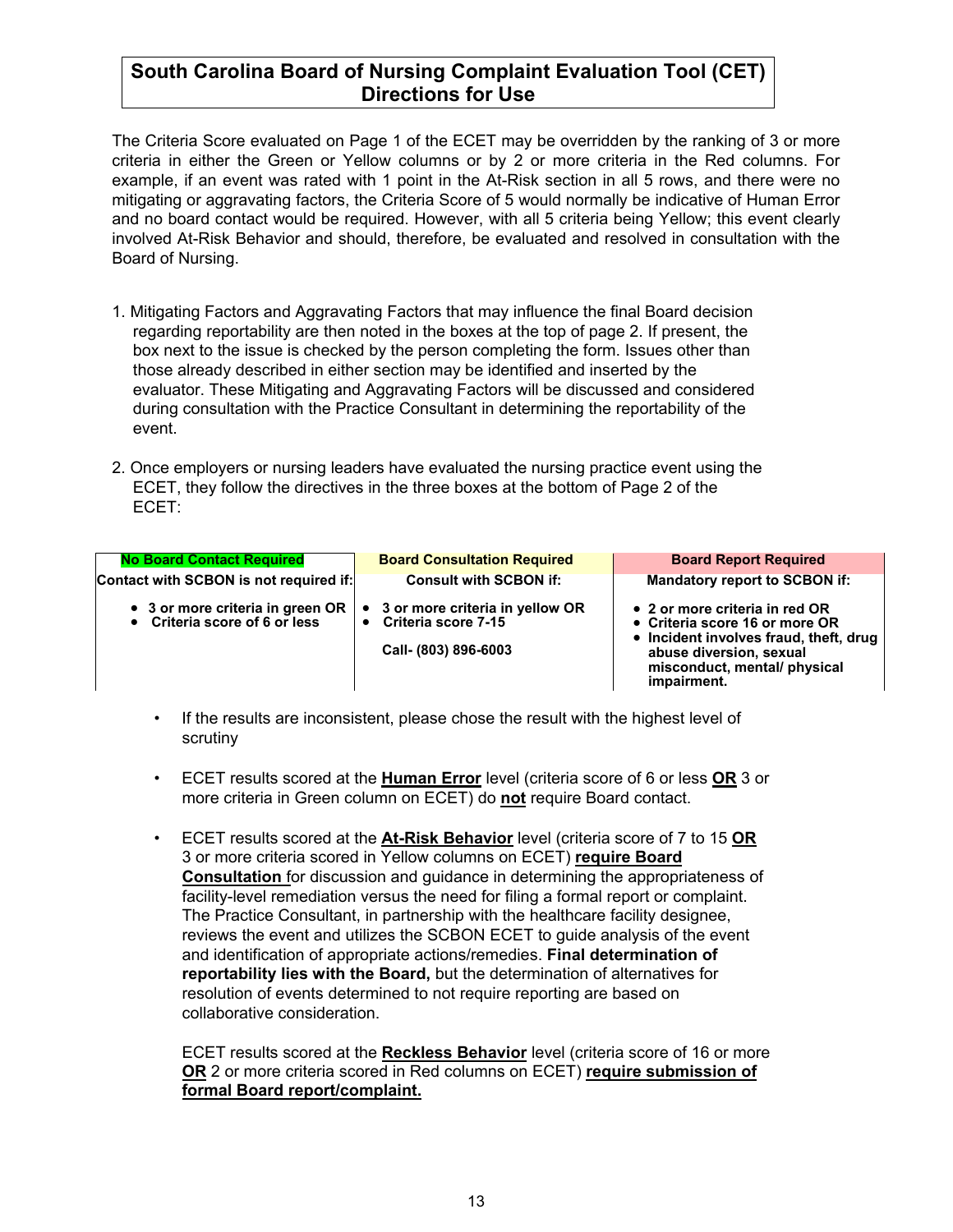## **South Carolina Board of Nursing Complaint Evaluation Tool (CET) Directions for Use**

- 3. An SCBON Practice Consultant can also be called at any time to obtain support and guidance in use of the ECET. The event is discussed and ambiguities are considered and resolved. The requirement for reporting and alternatives for resolution are discussed.
- 4. Practice Consultant's Contact: 803.896.6003 or **BON.Complaint@llr.sc.gov.**
- 5. Employers should retain the ECET in the file for each practice event investigated. Employers or nurse leaders are asked to attach a copy of the completed ECET to the Board report/complaint when submission of a report/complaint is required or directed.
- 6. Feedback on the effectiveness and usefulness of the ECET is welcomed and can be provided verbally or in writing to the Practice Consultants.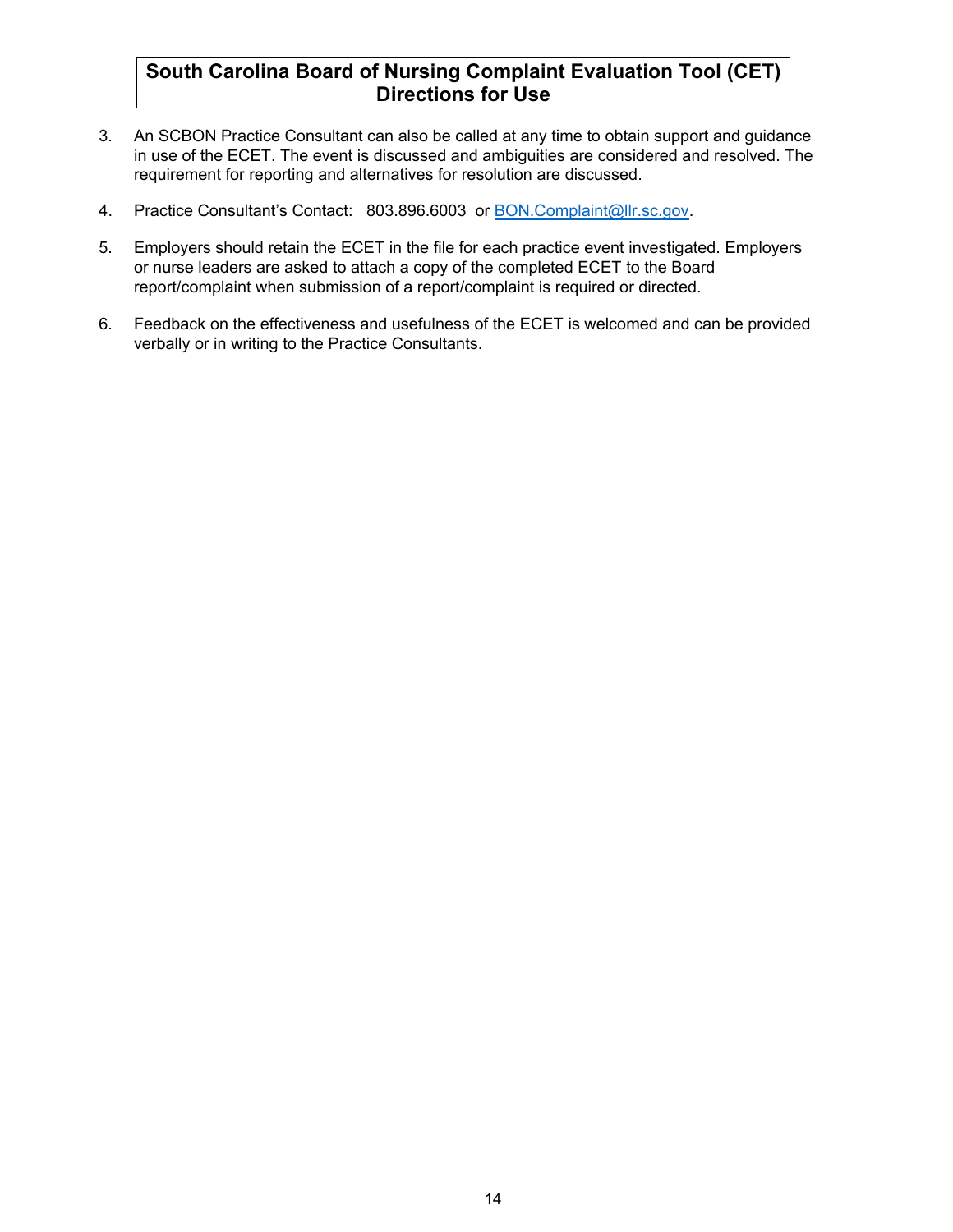# **Suggestions for Event Investigation**

**For Use in Internal Investigations**

#### **Why is event investigation important?**

- Identify causes of event both individual and system issues.
- Prevent similar occurrences.
- Reduce risks to clients and to the organization.

#### **How should event investigation be done?**

- Identify a logical, thorough method that works effectively within your setting.
- Approach investigation with an open mind **avoid** pre-judging individuals or focusing only on the last person involved in the event!
- Consistently use the same method for evaluating all events.
- Consider **ALL** contributing factors both individual and system.
- **Avoid** considering the extent of harm experienced by the client or others! near misses are as important as actual harm - keep up your focus on behavioral choices and on risk. Don't fall into the "no harm - no foul" trap!
- **Don't** look for or accept the easy answer! Keep asking "WHY" as many as 5 times in a row after each answer you receive in response to your questions! This will make it possible to identify and address the most significant, root causes of the issue as thoroughly as possible.

#### **Model Investigation Method**

**Use the reliable How? When? Where? Who? What? and Why? questions in a consistent manner to assure that you have examined all elements of and influences on the event.**

#### **Answer and document all of the following questions concerning the event in question:**

**HOW** was the event identified or discovered?

**WHEN** was the event identified or discovered?

• When did the event happen? - At what time?

#### **WHERE** did the event occur?

• Describe location and any unusual elements of the environment and location.

**WHO** has direct knowledge of the event?

- Who discovered or identified the event and how did they do so? How did the event come to their attention?
- Who reported the event and how did they do so? How did the event come to their attention?
- Who was directly involved in the event?
	- $\triangleright$  nurse(s)
	- $\triangleright$  physicians
	- $\triangleright$  other staff (e.g., nurse aides, therapists, secretaries)
	- $\triangleright$  client(s)
	- $\triangleright$  family members/visitors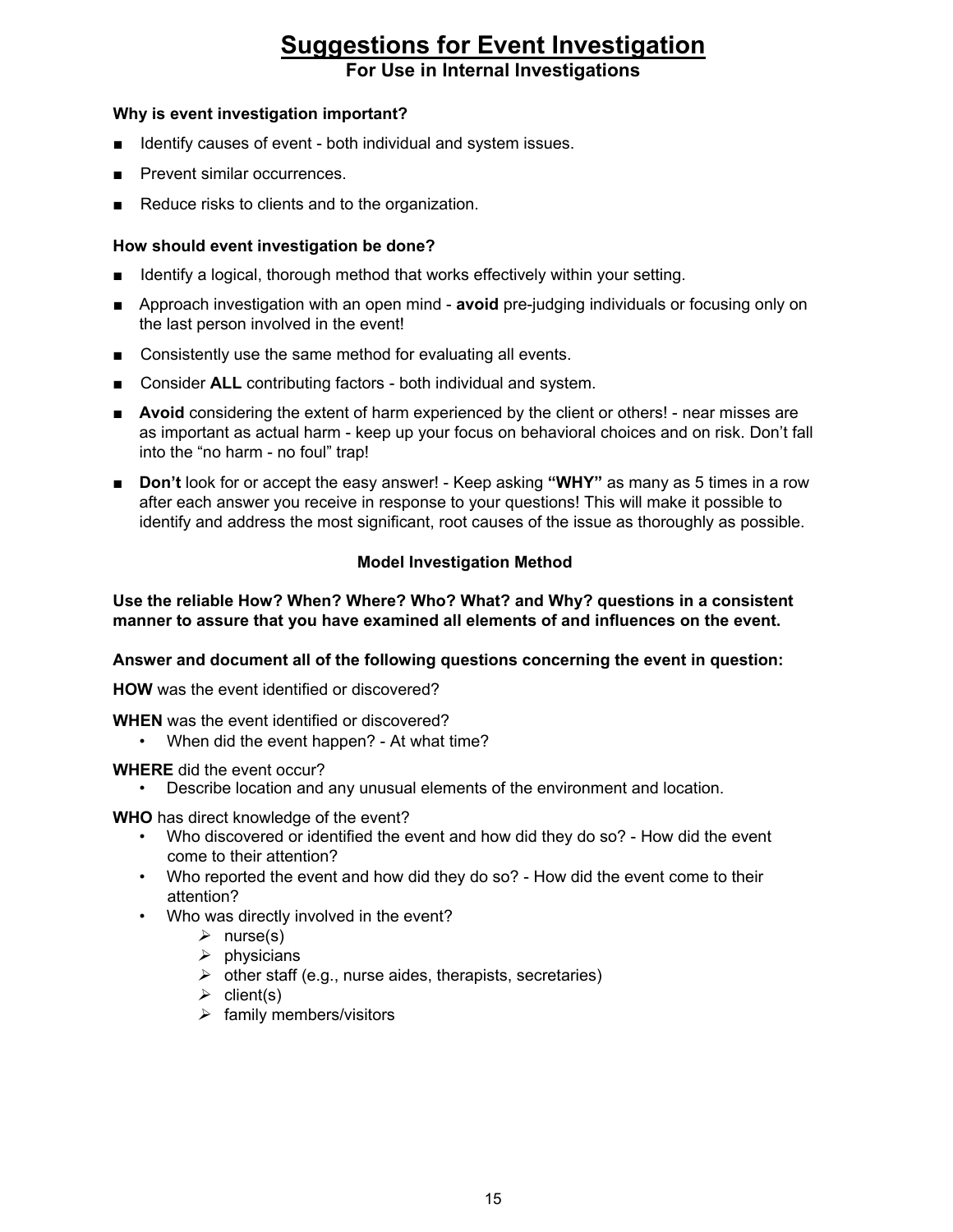## **Suggestions for Event Investigation**

- How were each of the individuals involved in the event? What role did they play in the event?
- Interview nurse(s) and other involved staff (each separately) as soon as possible after the event:
	- Start by using open-ended questions and allowing involved staff to tell their stories about what happened;
	- What rationale did they offer for their behavioral choices?
	- What was their perception of risk?
	- Did they acknowledge and accept responsibility for event fully or partially?
	- Were they previously formally counseled (i.e., documented and signed) for same or similar issues?
	- Were they experienced and oriented to this unit, patient type, etc.?
- Interview witnesses (each separately) as soon as possible after event:
	- Start by using open-ended questions and allowing direct witnesses to tell their stories about what happened;
	- Consider degree of agreement or disagreement among witness statements;
	- Consider facts and what was actually observed by individuals do not consider opinions not supported by evidence and corroborating statements.

#### WHAT happened?

- Describe the actual event in detail:
- Reconstruct the sequence of events;
- Remember to consider preceding activities that may have impacted the event.
- What usually happens in similar situations? Describe what involved staff and noninvolved staff tell you about such situations - what is their "normal", current practice? (Make sure they are not just telling you what you want to hear or what policy says!)
- What should have happened? describe related policies and procedures. (When actual practice varies from policy, you will want to explore why and address this with all staffmaybe policy is out of date or impossible to follow - or maybe all staff have drifted from safe practice!)

WHY did the event occur?

- Identify any and all factors contributing to the event.
- What behavioral choices related to the event did each involved nurse or individual make before, during, and following the event?
- What behavioral choices would a similarly prepared and experienced prudent nurse (or other involved person) have made in the same situation?
- If individual(s) deviated from standards, policies, or procedures, identify rationale for decision to deviate.
- What was happening with other clients and in the environment at the time of the event and immediately prior to the time of the event?
- What was the nurse to client ratio at the time of the event? Was this a safe, acceptable, manageable ratio?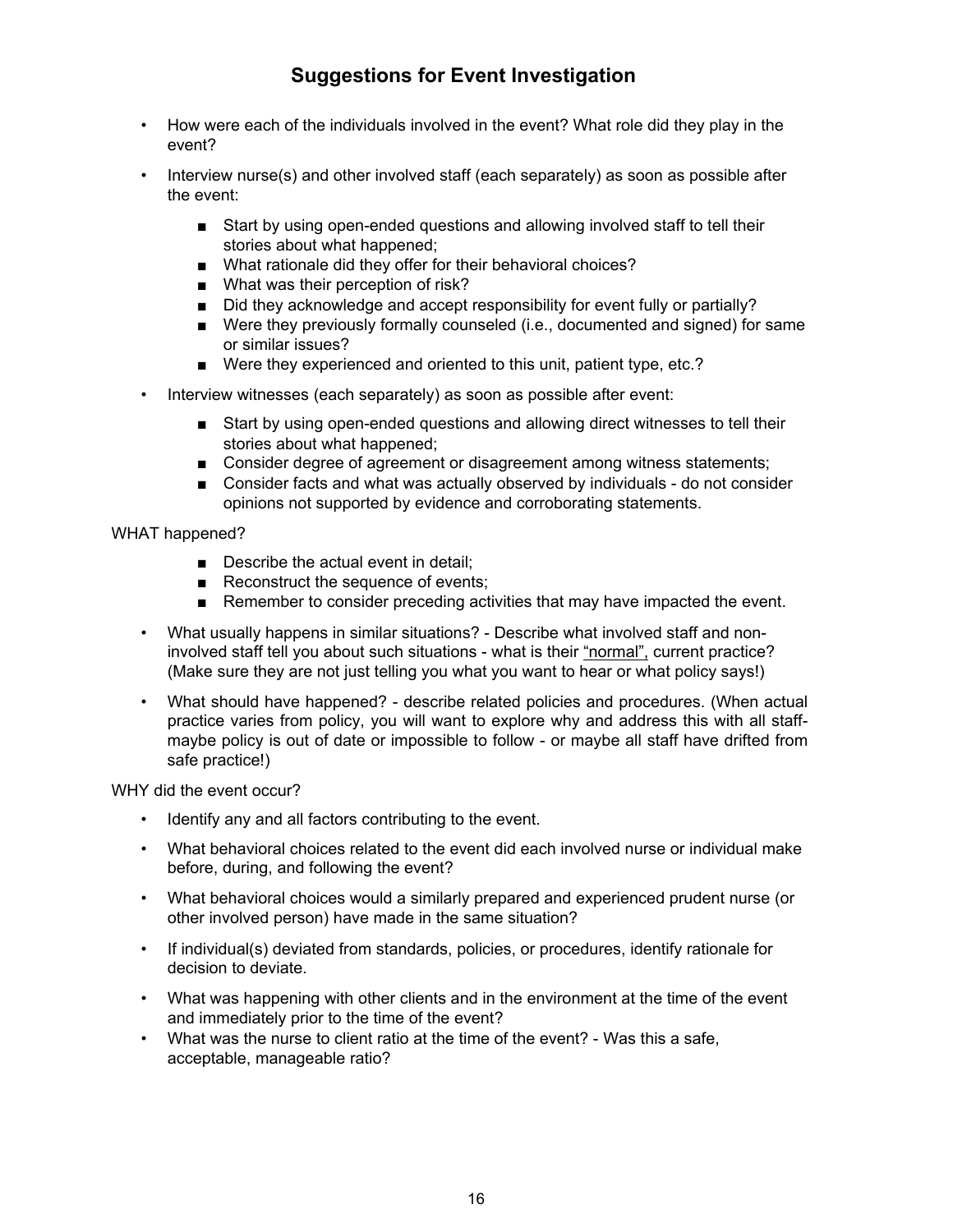### **Suggestions for Event Investigation**

- Describe any variable factors, such as busy unit, staff call-outs, etc., that influenced workload at the time of the event.
- Was this the usual assignment/unit for the nurse(s) involved in the event?
- What equipment/supplies were involved in the event? describe equipment/supplies and any unusual aspects, malfunctions, availability issues, etc.

**COLLECT AND PROTECT** all physical evidence:

- Documentation and records;
- Audit current and past records, if indicted, to identify documentation discrepancies, deficits, and omissions;
- Supplies, equipment, medications, etc.

**SUMMARIZE AND DOCUMENT** investigation results and conclusions:

- Identify all system issues that need to be corrected.
- Identify all individual practice issues that need to be addressed.
- Identify all known contributing/mitigating/aggravating factors system and individual.

For nurses' practice issues, the next step is to complete the SCBON Employer Complaint Evaluation Tool (ECET). The SCBON ECET is designed for use in evaluating clinical practice events or issues involving Registered Nurses and Licensed Practical Nurses, all of whom are regulated by the SCBON. South Carolina is a "mandatory" reporting state, meaning that any suspected violations of the Nursing Practice Act must be reported to the Board. The SCBON ECET provides a "Just Culture" framework through which nursing leaders/employers can evaluate nursing clinical practice events. Use of the SCBON ECET provides a standard by which the employer and Board can work collaboratively and communicate openly. The ECET directs nursing leaders/employers to console nurses for Human Errors; to consult with Board staff to determine the reportability of At-Risk Behaviors; and to submit a formal report/complaint to the Board for Reckless Behaviors.

Some organizations may have training and experience in the use of the "Just Culture" Algorithm developed by David Marx and Outcome Engenuity. If this is the case, participants will first evaluate the event using the "Just Culture" Algorithm and will then use the SCBON ECET to determine the reportability of the event to the Board.

**NOTE: Confidentiality, fraud, theft, drug abuse, impairment on duty, drug diversion, boundary issues, sexual misconduct, and mental/physical impairment are not appropriate for evaluation using the SCBON ECET. These events/issues are conduct and healthrelated issues, not practice incidents or events, and MUST be reported to the SC Board of Nursing.**